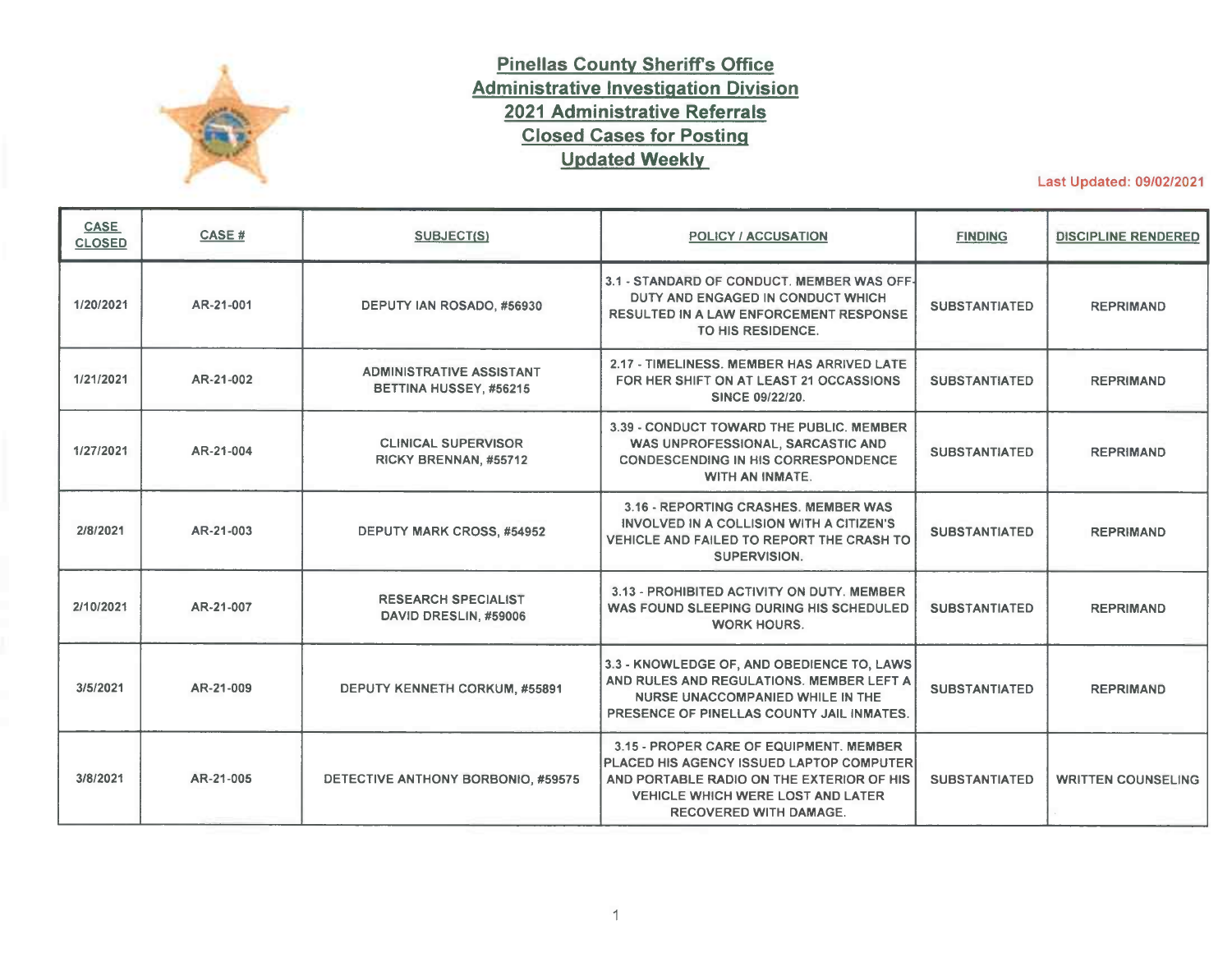| CASE<br><b>CLOSED</b> | CASE #    | <b>SUBJECT(S)</b>                                                     | <b>POLICY / ACCUSATION</b>                                                                                                                                                                     | <b>FINDING</b>       | <b>DISCIPLINE RENDERED</b> |
|-----------------------|-----------|-----------------------------------------------------------------------|------------------------------------------------------------------------------------------------------------------------------------------------------------------------------------------------|----------------------|----------------------------|
| 3/9/2021              | AR-21-006 | DEPUTY CHRISTOPHER VOYER, #59057                                      | 3.4(D) - PERFORMANCE OF DUTY. WHILE<br>INSTRUCTING THE MEMBER FAILED TO VERIFY A<br>TRAINING ANTENDEE WAS PROVIDED CORRECT<br>AMMUNITION. USE RESULTED IN DAMAGE TO<br><b>AGENCY PROPERTY.</b> | <b>SUBSTANTIATED</b> | <b>REPRIMAND</b>           |
| 3/9/2021              | AR-21-008 | <b>CHILD PROTECTION INVESTIGATOR</b><br>NICOLE STANLEY, #60105        | 3.4(D) - PERFORMANCE OF DUTY. MEMBER<br><b>FAILED TO COMPLETE CASE RELATED</b><br><b>DOCUMENTATION WITHIN TIMEFRAMES</b><br><b>ESTABLISHED BY POLICY.</b>                                      | <b>SUBSTANTIATED</b> | <b>REPRIMAND</b>           |
| 3/12/2021             | AR-21-010 | <b>FAMILY SUPPORT SERVICES WORKER DEANNA</b><br><b>HOBSON, #60178</b> | 3.3 - KNOWLEDGE OF, AND OBEDIENCE TO, LAWS<br>AND RULES AND REGULATIONS. MEMBER<br><b>CONDUCTED AN UNAUTHORIZED COMPUTER</b><br>INQUIRY.                                                       | <b>SUBSTANTIATED</b> | <b>WRITTEN COUNSELING</b>  |
| 3/15/2021             | AR-21-016 | <b>CORPORAL GILBERTO PEREZ, #57156</b>                                | 3.3 - KNOWLEDGE OF, AND OBEDIENCE TO, LAWS<br>AND RULES AND REGULATIONS. MEMBER<br><b>ACCIDENTALLY DISCHARGED HIS ELECTRONIC</b><br><b>CONTROL WEAPON.</b>                                     | <b>SUBSTANTIATED</b> | <b>WRITTEN COUNSELING</b>  |
| 3/22/2021             | AR-21-015 | DEPUTY JOSEPH ROBINSON, #58520                                        | 2.17 - TIMELINESS. MEMBER HAS ARRIVED LATE<br>FOR HIS SHIFT ON SIX OCCASIONS SINCE 10/15/20                                                                                                    | <b>SUBSTANTIATED</b> | <b>REPRIMAND</b>           |
| 3/25/2021             | AR-21-014 | DEPUTY JAMES WILHELM, #56466                                          | 3.3 - KNOWLEDGE OF, AND OBEDIENCE TO, LAWS<br>AND RULES AND REGULATIONS. MEMBER<br>ACCIDENTALLY DISCHARGED HIS ELECTRONIC<br><b>CONTROL WEAPON.</b>                                            | <b>SUBSTANTIATED</b> | <b>WRITTEN COUNSELING</b>  |
| 3/26/2021             | AR-21-013 | <b>LICENSED PRACTICAL NURSE</b><br>JANIS MCKIEL, #59672               | 3.4(D) - PERFORMANCE OF DUTY. MEMBER<br><b>FAILED TO RESPOND TO AN INMATE MEDICAL</b><br><b>COMPLAINT REPORTED BY A DETENTION</b><br>DEPUTY.                                                   | <b>SUBSTANTIATED</b> | <b>REPRIMAND</b>           |
| 3/29/2021             | AR-21-017 | <b>CORPORAL SHAWN BRINSON, #58505</b><br>DEPUTY EUGENE SNITKO, #58643 | 3.31(D) - FAILING TO SUBMIT PROPERLY WRITTEN<br>REPORTS. MEMBERS FAILED TO DOCUMENT<br>THEIR INVOLVEMENT IN AN INCIDENT WITH AN<br><b>INMATE.</b>                                              | <b>SUBSTANTIATED</b> | <b>REPRIMAND</b>           |
| 3/31/2021             | AR-21-018 | DETECTIVE DENNIS CURTIN, #58373                                       | 3.15 - PROPER CARE OF EQUIPMENT. MEMBER<br><b>LOST HIS AGENCY ISSUED ELECTRONIC</b><br><b>CONTROL WEAPON.</b>                                                                                  | <b>SUBSTANTIATED</b> | <b>WRITTEN COUNSELING</b>  |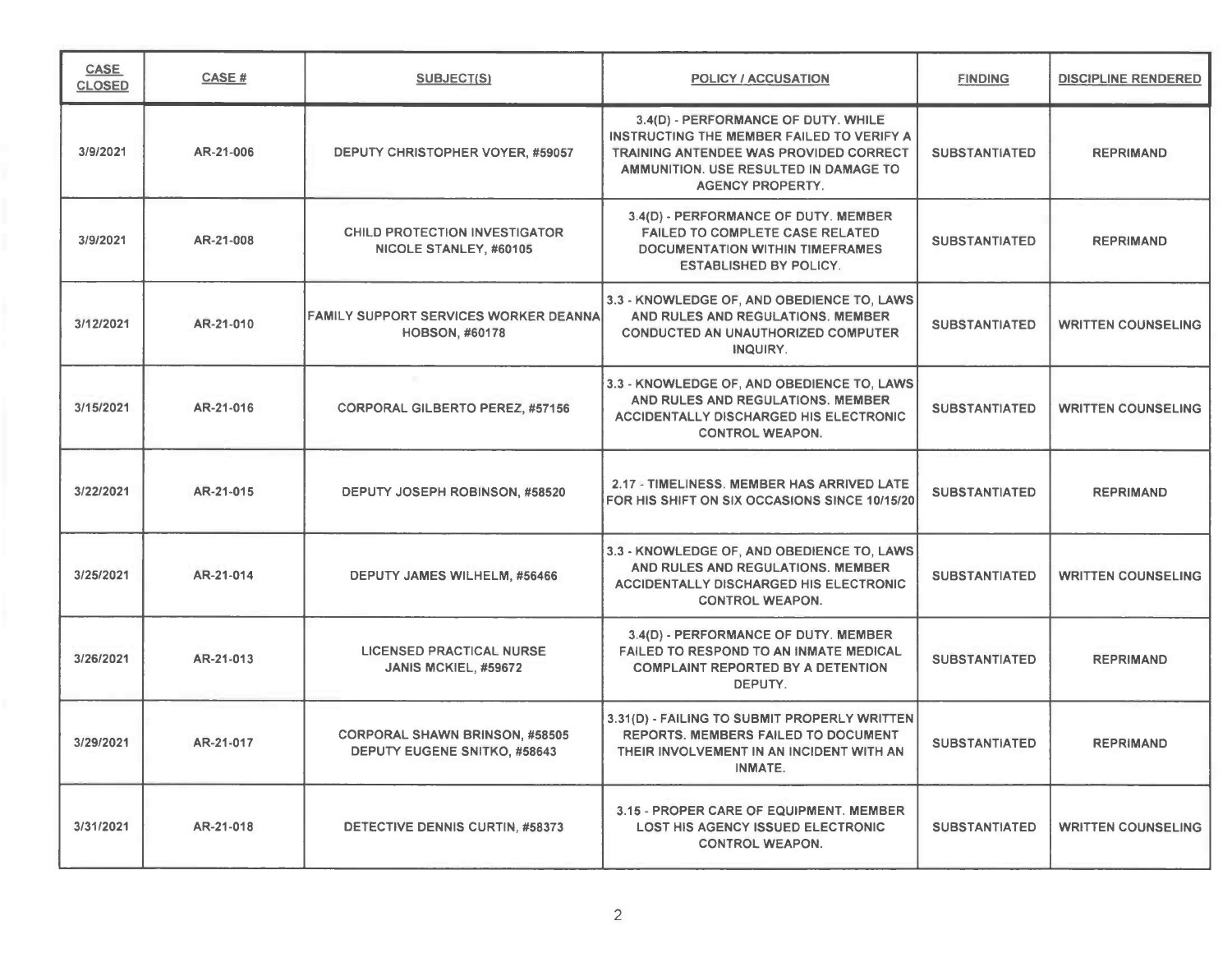| <b>CASE</b><br><b>CLOSED</b> | CASE#     | <b>SUBJECT(S)</b>                                                     | <b>POLICY / ACCUSATION</b>                                                                                                                                                                 | <b>FINDING</b>       | <b>DISCIPLINE RENDERED</b> |
|------------------------------|-----------|-----------------------------------------------------------------------|--------------------------------------------------------------------------------------------------------------------------------------------------------------------------------------------|----------------------|----------------------------|
| 4/1/2021                     | AR-21-012 | <b>LICENSED PRACTICAL NURSE</b><br>REGINALD JOSEPH, #58131            | 3.4(D) - PERFORMANCE OF DUTY. MEMBER<br><b>FAILED TO FOLLOW ESTABLISHED PROCEDURES</b><br>WHILE ADDRESSING A PATIENT'S MEDICAL<br><b>COMPLAINT.</b>                                        | <b>SUBSTANTIATED</b> | <b>WRITTEN COUNSELING</b>  |
| 4/29/2021                    | AR-21-023 | <b>CORPORAL THOMAS CASSIDY, #58636</b><br>DEPUTY HUNTER STOUT, #60156 | 3.4(D) - PERFORMANCE OF DUTY. MEMBERS DID<br>NOT AUTHOR A WRITTEN REPORT OR NOTIFY<br><b>CHAIN OF COMMAND OF INMATE FIGHT.</b>                                                             | <b>SUBSTANTIATED</b> | <b>REPRIMAND</b>           |
| 5/3/2021                     | AR-21-019 | <b>LICENSED PRACTICAL NURSE</b><br>ALANNA SPINACI, #60378             | 3.39 - CONDUCT TOWARD THE PUBLIC. MEMBER<br>ENGAGED IN A VERBAL ARGUMENT WITH AN<br>INMATE AND CALLED THE INMATE A PROFANE<br>NAME.                                                        | <b>SUBSTANTIATED</b> | <b>WRITTEN COUNSELING</b>  |
| 5/3/2021                     | AR-21-022 | DEPUTY HERBERT PORRATA, #60304                                        | 3.3 - KNOWLEDGE OF, AND OBEDIENCE TO, LAWS<br>AND RULES AND REGULATIONS. MEMBER<br><b>ACCIDENTALLY DISCHARGED HIS ELECTRONIC</b><br><b>CONTROL WEAPON.</b>                                 | <b>SUBSTANTIATED</b> | <b>WRITTEN COUNSELING</b>  |
| 5/13/2021                    | AR-21-011 | <b>LICENSED PRACTICAL NURSE</b><br>JANE DESANTO, #56255               | 3.4(D) - PERFORMANCE OF DUTY. MEMBER<br>ALLOWED AN INMATE COMPLAINANING OF A<br><b>MEDICAL CONCERN TO REMAIN IN THEIR</b><br><b>CURRENT HOUSING.</b>                                       | <b>SUBSTANTIATED</b> | <b>WRITTEN COUNSELING</b>  |
| 5/14/2021                    | AR-21-020 | SERGEANT JAMES ARNTZ, #55450                                          | 3.31(F) - FAILURE TO PROPERLY SUPERVISE.<br>MEMBER FAILED TO PROPERLY SUPERVISE A<br>SUBORDINATE MEMBER WHO ENGAGED IN THE<br>PURSUIT OF A VEHICLE.                                        | <b>SUBSTANTIATED</b> | <b>REPRIMAND</b>           |
| 5/17/2021                    | AR-21-025 | <b>DEPUTY CARLOS PURCHADES, #60154</b>                                | 3.15 - PROPER CARE OF EQUIPMENT. MEMBER<br>FAILED TO SECURE HIS PERSONALLY OWNED<br>VEHICLE, RESULTING IN THE THEFT OF HIS<br><b>AGENCY CREDENTIALS.</b>                                   | <b>SUBSTANTIATED</b> | <b>WRITTEN COUNSELING</b>  |
| 5/25/2021                    | AR-21-021 | <b>DEPUTY JONATHAN MCMANIS, #56128</b>                                | 3.1 - STANDARD OF CONDUCT. MEMBER MADE<br><b>INAPPROPRIATE COMMENTS WHILE ATTENDING</b><br>TRAINING.                                                                                       | <b>SUBSTANTIATED</b> | <b>REPRIMAND</b>           |
| 6/1/2021                     | AR-21-028 | <b>SERGEANT JAMES BRUECHNER, #54400</b>                               | 3.31(F) - FAILURE TO PROPERLY SUPERVISE.<br>MEMBER FAILED TO PROPERLY SUPERVISE A<br>SUBORDINATE MEMBER, WHICH RESULTED IN A<br><b>CRIMINAL INVESTIGATION BEING HANDLED</b><br>IMPROPERLY. | <b>SUBSTANTIATED</b> | <b>REPRIMAND</b>           |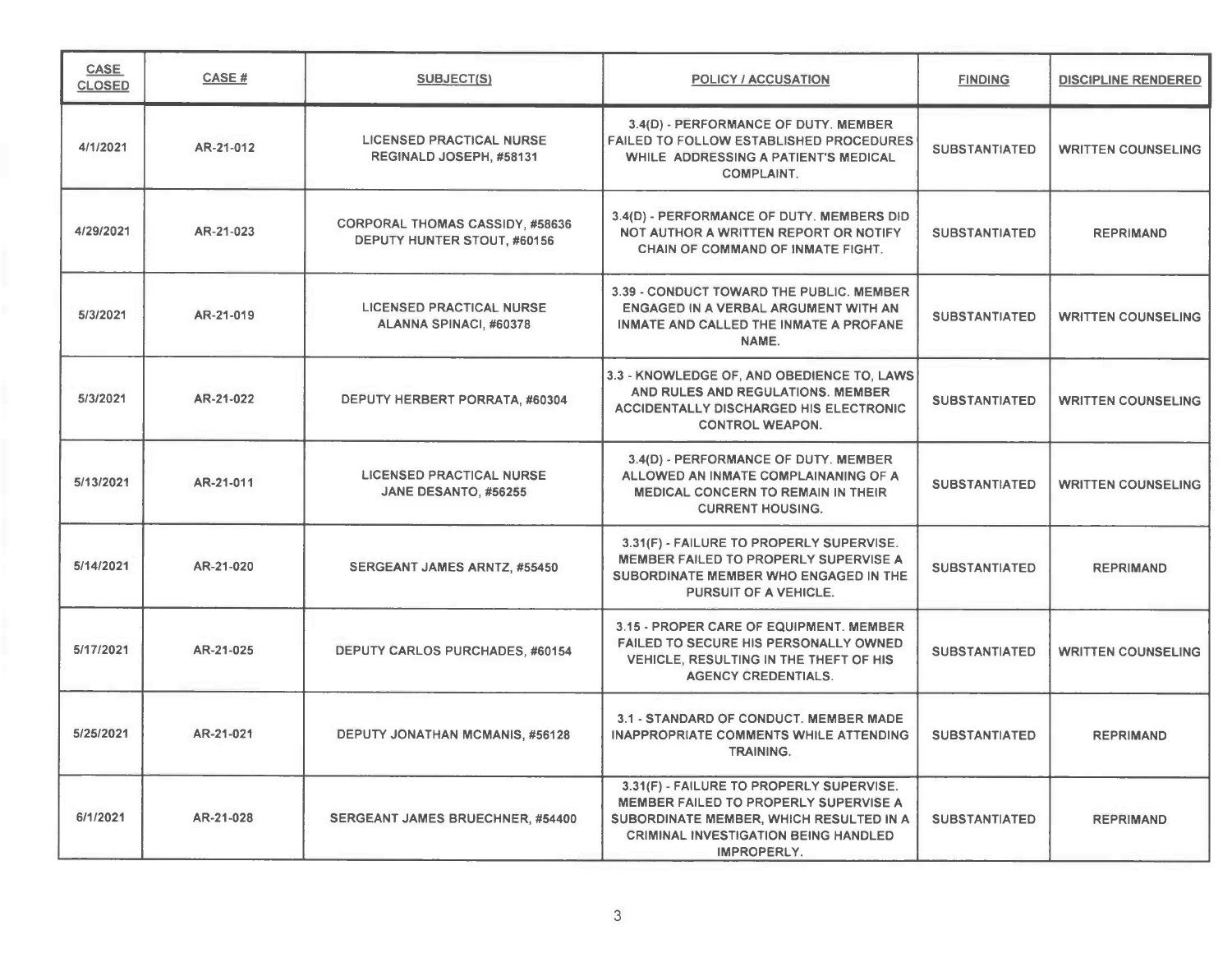| CASE<br><b>CLOSED</b> | CASE#     | SUBJECT(S)                                                                    | <b>POLICY / ACCUSATION</b>                                                                                                                                      | <b>FINDING</b>       | <b>DISCIPLINE RENDERED</b> |
|-----------------------|-----------|-------------------------------------------------------------------------------|-----------------------------------------------------------------------------------------------------------------------------------------------------------------|----------------------|----------------------------|
| 6/2/2021              | AR-21-029 | <b>JUVENILE ELECTRONIC MONITORING</b><br><b>SPECIALIST PAUL HICKS, #56223</b> | 3.4(D) - PERFORMANCE OF DUTY. MEMBER WAS<br>SARCASTIC AND DEFIANT TOWARD AN<br>ASSISTANT STATE ATTORNEY DURING TRIAL<br>PREPARATIONS.                           | <b>SUBSTANTIATED</b> | <b>WRITTEN COUNSELING</b>  |
| 6/2/2021              | AR-21-030 | <b>CORPORAL KEVIN FEY, #58326</b>                                             | 3.3 - KNOWLEDGE OF, AND OBEDIENCE TO, LAWS<br>AND RULES AND REGULATIONS. MEMBER<br><b>ACCIDENTALLY DISCHARGED HIS ELECTRONIC</b><br><b>CONTROL WEAPON.</b>      | <b>SUBSTANTIATED</b> | <b>WRITTEN COUNSELING</b>  |
| 6/4/2021              | AR-21-024 | <b>DEPUTY NICHOLAS VEGA, #59647</b>                                           | 3.15 - PROPER CARE OF EQUIPMENT. MEMBER<br>LEFT HIS AGENCY ISSUED RIFLE UNSECURED IN<br>THE PASSENGER COMPARTMENT OF HIS<br><b>VEHICLE, WHICH WAS UNLOCKED.</b> | <b>SUBSTANTIATED</b> | <b>REPRIMAND</b>           |
| 6/8/2021              | AR-21-027 | <b>PROBATION SUPERVISOR</b><br><b>DESIREE BRITT-ANDERSON, #57446</b>          | 3.4(D) - PERFORMANCE OF DUTY. MEMBER<br>FAILED TO TAKE FOLLOW-UP ACTION OR NOTIFY<br>HER SUPERVISION OF AN OVERSIGHT ERROR<br>DISCOVERED DURING A CASE AUDIT.   | <b>SUBSTANTIATED</b> | <b>REPRIMAND</b>           |
| 6/1/2021              | AR-21-026 | DEPUTY CLAY SAUNDERS, #55790                                                  | 3.19 - CARE, CUSTODY, AND CONTROL OF<br>PROPERTY / EVIDENCE. MEMBER FAILED TO<br>PROPERLY SUBMIT EVIDENCE COLLECTED<br>DURING A VEHICLE BURGLARY INVESTIGATION. | <b>SUBSTANTIATED</b> | <b>WRITTEN COUNSELING</b>  |
| 6/21/2021             | AR-21-031 | DEPUTY BRIAN BEELER, #59216                                                   | 3.15 - PROPER CARE OF EQUIPMENT. MEMBER<br><b>LOST HIS AGENCY CREDENTIALS AND BUILDING</b><br><b>ACCESS CARD.</b>                                               | <b>UNFOUNDED</b>     | N/A                        |
| 6/25/2021             | AR-21-033 | DEPUTY CATHERINE FEDELE, #59038                                               | 3.3 - KNOWLEDGE OF, AND OBEDIENCE TO, LAWS<br>AND RULES AND REGULATIONS. MEMBER<br><b>ACCIDENTALLY DISCHARGED HER ELECTRONIC</b><br><b>CONTROL WEAPON.</b>      | <b>SUBSTANTIATED</b> | <b>WRITTEN COUNSELING</b>  |
| 6/25/2021             | AR-21-036 | DEPUTY STEPHANIE MANN, #56187                                                 | 3.39 - CONDUCT TOWARD THE PUBLIC, MEMBER<br>BEGAN AN UNWANTED, PERSONAL<br><b>CONVERSATION WITH AN INMATE.</b>                                                  | <b>SUBSTANTIATED</b> | <b>REPRIMAND</b>           |
| 6/29/2021             | AR-21-035 | <b>MEDICAL DIRECTOR KEVIN KYLE, #58893</b>                                    | 3.1 - STANDARD OF CONDUCT. MEMBER WAS<br><b>RUDE AND CONDESCENDING TOWARD AN</b><br><b>APPLICANT.</b>                                                           | <b>SUBSTANTIATED</b> | <b>REPRIMAND</b>           |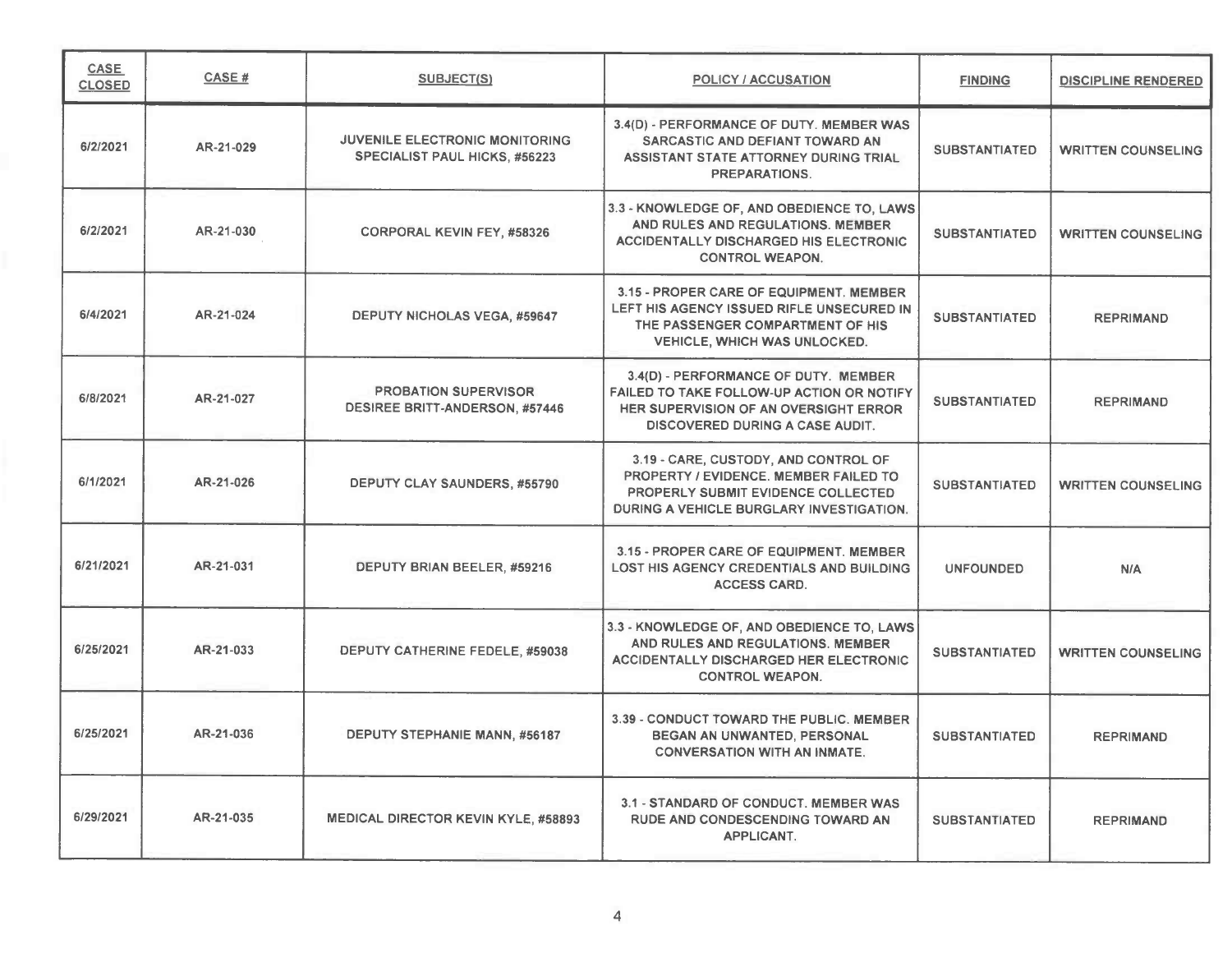| <b>CASE</b><br><b>CLOSED</b> | CASE#     | <b>SUBJECT(S)</b>                                                                                                                                  | <b>POLICY / ACCUSATION</b>                                                                                                                                                                      | <b>FINDING</b>       | <b>DISCIPLINE RENDERED</b> |
|------------------------------|-----------|----------------------------------------------------------------------------------------------------------------------------------------------------|-------------------------------------------------------------------------------------------------------------------------------------------------------------------------------------------------|----------------------|----------------------------|
| 7/7/2021                     | AR-21-032 | <b>INMATE RECORDS SPECIALIST III</b><br><b>MARLIN RIVERA-PEREZ, #59262</b>                                                                         | 3.4(D) - PERFORMANCE OF DUTY. MEMBER<br><b>FAILED TO VERIFY A COURT ORDERED</b><br><b>CUSTODIAN WAS PRESENT PRIOR TO THE</b><br><b>RELEASE OF AN INMATE.</b>                                    | <b>SUBSTANTIATED</b> | <b>REPRIMAND</b>           |
| 7/12/2021                    | AR-21-034 | LIEUTENANT THOMAS MONTGOMERY, #54581<br>LIEUTENANT WILLIAM BYRD, #54118<br>SERGEANT CHAD MCINTYRE, #56081<br><b>SERGEANT LONNIE REDMON, #56592</b> | 3.31(F) - FAILURE TO PROPERLY SUPERVISE.<br>MEMBERS TOOK NO SUPERVISORY ACTION TO<br>TERMINATE AN UNAUTHORIZED PURSUIT.                                                                         | <b>SUBSTANTIATED</b> | <b>REPRIMAND X4</b>        |
| 8/2/2021                     | AR-21-038 | <b>CORPORAL SCOTT COLLINS, #55688</b>                                                                                                              | 3.4(D) - PERFORMANCE OF DUTY. MEMBER<br>ALLOWED A HANDCUFFED JUVENILE TO<br>TEMPORARILY ESCAPE FROM HIS CUSTODY.                                                                                | <b>SUBSTANTIATED</b> | <b>REPRIMAND</b>           |
| 8/9/2021                     | AR-21-037 | <b>INMATE RECORDS SPECIALIST III</b><br><b>KAREN KUNZ, #57593</b>                                                                                  | 3.4(D) - PERFORMANCE OF DUTY. MEMBER<br><b>FAILED TO TAKE ACTION ON A TELETYPE</b><br>RELEASING AN OUT OF STATE HOLD ON AN<br>INMATE. THE ERROR RESULTED IN A NINE AND A<br>HALF HOUR OVERSTAY. | <b>SUBSTANTIATED</b> | <b>REPRIMAND</b>           |
| 8/9/2021                     | AR-21-040 | <b>INMATE RECORDS SPECIALIST III</b><br>EDITH PATRICK, #58099                                                                                      | 3.4(D) - PERFORMANCE OF DUTY. MEMBER<br><b>INACCURATELY COMPLETED THE BOOKING</b><br><b>VERIFICATION PROCESS ON AN INMATE WHICH</b><br><b>RESULTED IN AN ERRONEOUS RELEASE.</b>                 | <b>SUBSTANTIATED</b> | <b>WRITTEN COUNSELING</b>  |
| 8/9/2021                     | AR-21-045 | DEPUTY JACK SKIPPER, #59173                                                                                                                        | 3.3 - KNOWLEDGE OF, AND OBEDIENCE TO, LAWS<br>AND RULES AND REGULATIONS. MEMBER<br><b>ACCIDENTALLY DISCHARGED HIS ELECTRONIC</b><br><b>CONTROL WEAPON.</b>                                      | <b>SUBSTANTIATED</b> | <b>WRITTEN COUNSELING</b>  |
| 8/10/2021                    | AR-21-041 | <b>INMATE RECORDS SPECIALIST III</b><br><b>ANTOINETTE GUGLIOTA, #54151</b>                                                                         | 3.4(D) - PERFORMANCE OF DUTY. MEMBER<br><b>FAILED TO RECOGNIZE AN INMATE HAD AN</b><br>ACTIVE PROBABLE CAUSE AFFIDAVIT FOR THEIR<br>ARREST, WHICH RESULTED IN AN ERRONEOUS<br><b>RELEASE.</b>   | <b>SUBSTANTIATED</b> | <b>REPRIMAND</b>           |
| 8/10/2021                    | AR-21-044 | <b>CLINICAL SUPERVISOR</b><br><b>VALERIE PHILLIPS, #58451</b>                                                                                      | 3.4(A) - PERFORMANCE OF DUTY. MEMBER<br><b>REFUSED TO ASSIST DETENTION AND</b><br><b>CORRECTIONS STAFF WITH THE BATHING OF AN</b><br>INMATE.                                                    | <b>SUBSTANTIATED</b> | <b>REPRIMAND</b>           |